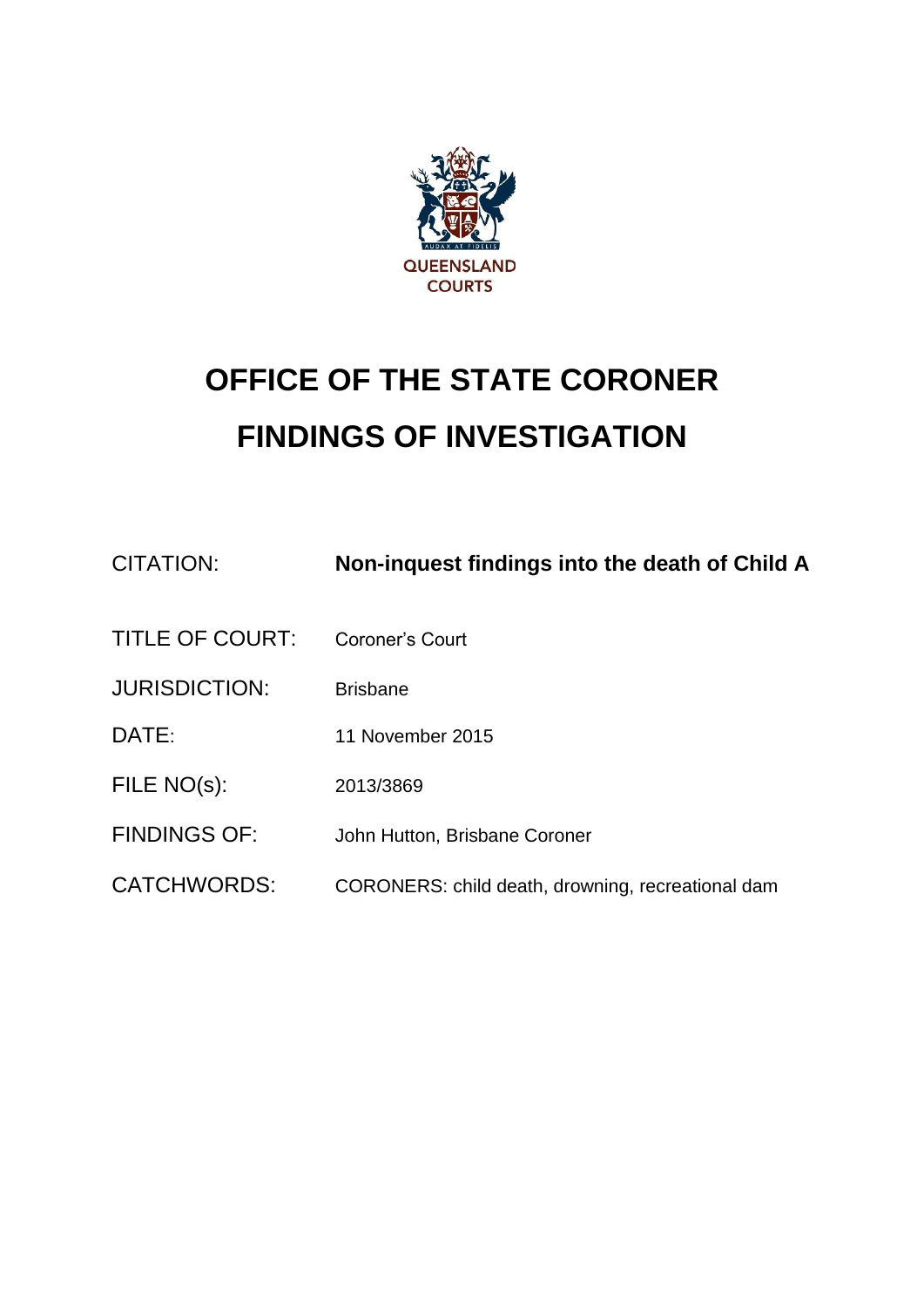## **Findings required under s. 45(2) of the** *Coroners Act 2003* **in relation to the death of Child A**

I find as follows:

- The deceased person is Child A, born on 23 January 2005.
- Child A died from Anoxia due to fresh water drowning and a blow to the face causing minor trauma.
- Child A died on Sunday 27 October 2013.
- Child A died at Lake Dyer (Bill Gunn Dam) located at Lot 132 Gatton Laidley Road East, Laidley, QLD 4341.
- The circumstances of Child A's death are as per the outline below.

## **EVIDENCE, DISCUSSION AND GENERAL CIRCUMSTANCES OF DEATH**

#### **Background**

On Sunday 27 October 2013 at around 11:00am, the deceased's family met with friends at the Lake Dyer picnic area to celebrate a friend's birthday. Lake Dyer is also known as the Bill Gunn Dam and is located at Lot 132 Gatton Laidley Road East, Laidley, QLD 4341. There were approximately 20 people at the party. Their friends had recreational boats and a jet ski and spent most of the day water skiing and wake boarding. The children were swimming and playing in the water.

It was a clear sunny day. In the afternoon, the wind increased to at least 20 knots. Between 2:30pm and 3:30pm, the family and friends were gathered around a covered picnic table approximately 80 metres from the main boat ramp. Four children (Child A (8 years old), her older brother (10 years old), and two friends (6 and 7 years old)) were playing in the water with an inflatable green 'ski biscuit' and an inflatable black and blue ski tube. They were climbing them, jumping off them, and floating around on the water. Child A was 136cm tall, had blonde hair, and was wearing a pink rash vest and green shorts.

Child A's mother and a family friend were sitting on the grass on the embankment, supervising the children from a distance. Child A's parents stated that they had a rule that the kids were not allowed to go out too deep (past their shoulders) and were not to swim too close to the boat ramp.

At approximately 3:10pm, the ski biscuit and ski tube were propelled towards the boat ramp, most likely due to a gust of wind and the wake caused by jet skis, which were close by. Child A's mother witnessed Child A swimming after the green ski biscuit and her brother swimming after the black and blue ski tube. At this time, a black and white boat (described as a 20 – 30 foot 'tinnie' with a deep sea hull) had come into the boat ramp and blocked Child A's mother's line of sight of the children. This caused Child A's mother to get up and walk around to the other side of the boat ramp to the water's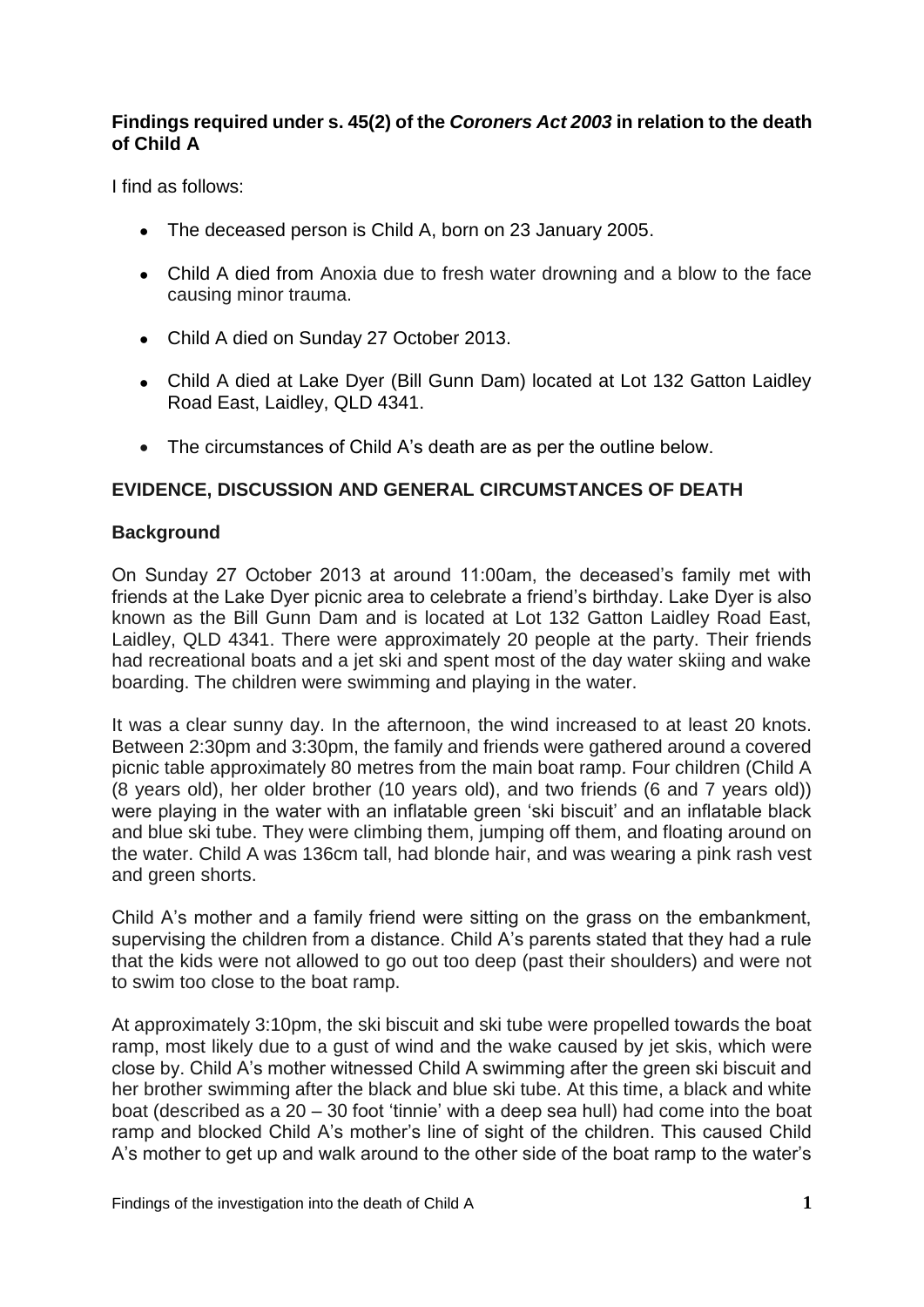edge, where she had last seen Child A swimming. Child A's mother was unable to locate Child A.

Child A's mother immediately alerted her family and friends and they commenced a search of the area. Child A's father entered the water up to his armpits, 'sweeping' the area, to see if he could feel Child A with his feet. After about 20 minutes of searching, Child A's father phoned the police at 3:32pm to report Child A as missing.

Crews from the Queensland Police Service (QPS) and Queensland Ambulance Service (QAS) arrived at the scene by about 3:45pm and commenced a search of the reserve. A crew from the Queensland Fire and Rescue Service (QFRS) also arrived by about 4:00pm. QFRS officers waded out into the water in front of the boat ramp where A was last sighted and commenced a grid search. A member of the public, MP, who had previous experience in search and rescue, assisted QFRS officers.

At about 4:20pm, MP located Child A's body submerged face down, in approximately 1.5 metres of water, about 10 metres from the boat ramp. The bottom of the lake was sandy in that area and the water was clear. MP raised Child A's body out of the water. He checked Child A's pulse and could not find one. He alerted QFRS officer Troy Tozer. A was immediately taken into a waiting ambulance, where she was ventilated and CPR was commenced.

The ambulance departed Lake Dyer at 4:22pm and arrived at the Laidley Hospital at 4:28pm. QAS officers continued CPR in transit, with the assistance of QFRS officers. Child A was ventilated by a bag. Child A was unresponsive - she was not breathing, there was no pulse, and her pupils were fixed.

The on duty doctor at the Laidley Hospital, Dr John Lancashire, had been pre-warned by QAS that Child A was enroute. Dr Lancashire activated a 'telehealth link' with Dr Bruce Lister, a Paediatric Intensive Care Unit Consultant from the Mater Hospital in Brisbane. Dr Lister provided Dr Lancashire with specialist advice via the telehealth link.

Dr Lancashire has attached his account of his medical management of Child A on her hospital medical file dated 27 October 2013. Dr Lancashire stated that upon Child A's arrival at the hospital, he observed that she was not breathing. There was no carotid pulse, her pupils were fixed and dilated, and her body was pale and cold with some rigidity (Glasgow Coma Scale 3). CPR was continued at the hospital and adrenaline was administered. Cardiac monitoring was put in place and showed that Child A's heart remained in asystole the entire time. A large amount of gastric contents and fluid was expelled during compressions. Attempts to ventilate Child A were unsuccessful. After close to 30 minutes of attempted resuscitation at the hospital, Dr Lancashire and Dr Lister agreed that it was unlikely to be successful, given Child A's failure to respond and her condition on arrival. Dr Lancashire determined that Child A was life extinct at 4:50pm.

Child A was examined at the Laidley Hospital by forensic officer Senior Constable Everylyn. Child A's body was observed to have some minor cuts to her nose area and a minor lip laceration but there were no other notable injuries to the rest of her body.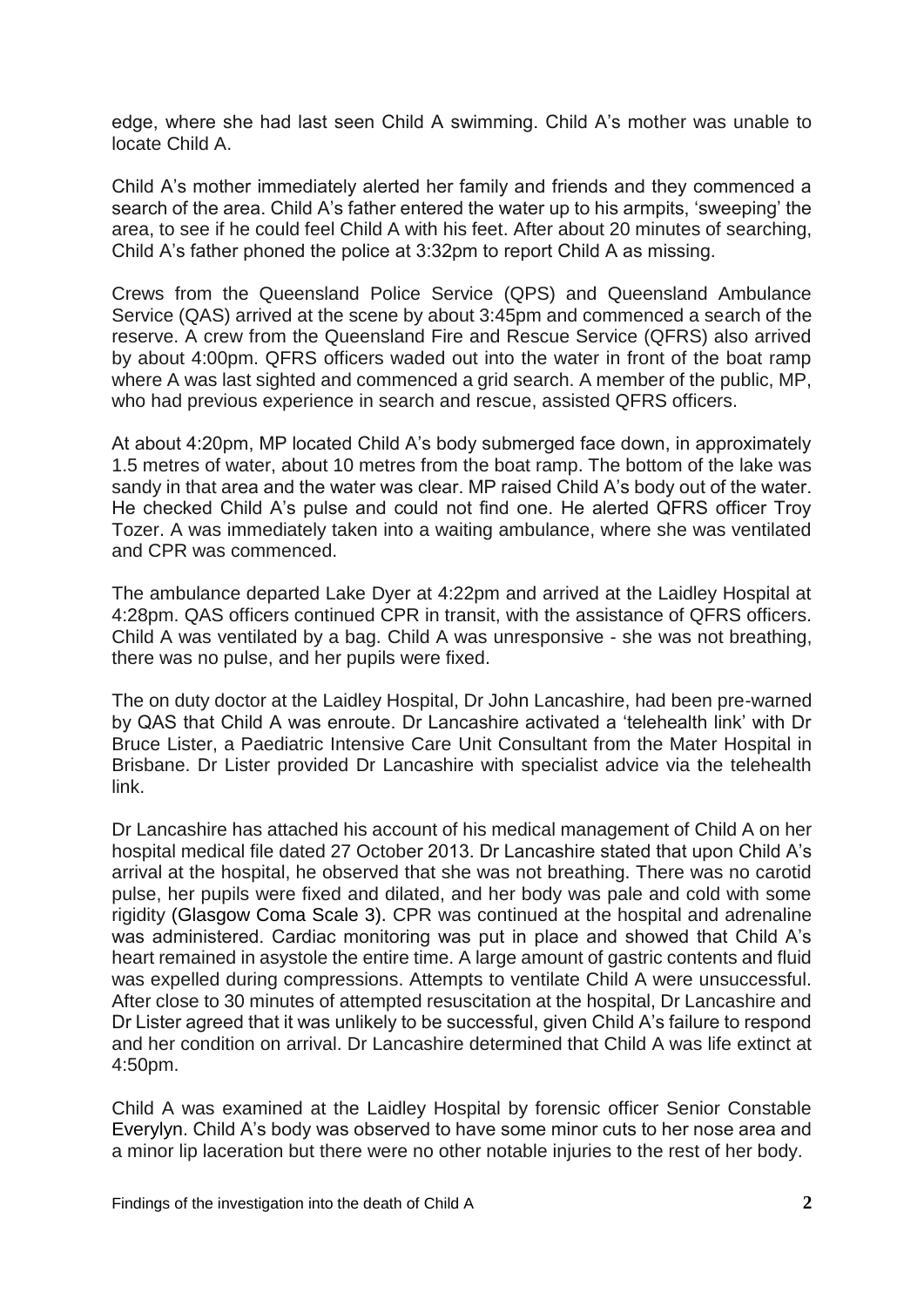Child A's parents have confirmed that these injuries were not pre-existing.

## **Police investigation**

A police investigation was conducted by Detective Sergeant Bronagh Gillespie from the Laidley Child Protection Investigation Unit and completed on 27 November 2014. A number of witness statements, photographs and diagrams of the scene were obtained.

Child A's parents provided statements dated 28 October 2013 and 31 October 2013 respectively. They stated that they had been taking their children to swim at the same location at Lake Dyer between the picnic table and boat ramp all their lives. During the September 2013 school holidays, they were there almost every day. They stated that Child A was fit and healthy. She had been taught to swim by the family. She was a confident swimmer who knew her limitations, and she had been in the water all of her life. They often took their children to the public swimming pools at Laidley and Gatton. Child A was easily able to swim 25 metres in a pool, freestyle with correct stroke, technique and breathing. Child A was familiar with the ski biscuit, as she had played with it at Lake Dyer on many occasions.

From all accounts, the boat ramp was busy at the time of Child A's disappearance, with a number of boats exiting the ramp. Detective Sergeant Gillespie made enquiries with the owners and operators of the boats that were near or at the boat ramp at the time in order to determine whether it was possible that Child A could have been hit or dragged by a boat that was coming into the boat ramp.

Mr S stated to police that when he was coming into the boat ramp with his boat there were a few tubes floating across the boat ramp and there were kids swimming in the vicinity. He parked his boat on the western side of the boat ramp and dropped people off. When he was informed that Child A was missing, he assisted by conducting a search of the water in waist deep water. He then took his boat back into the water and searched the bottom using his depth finder but did not find anything.

Mr P was also coming into the ramp at the time Child A disappeared. Mr P stated to police that he saw three children in the water but only one child on a tube. He noticed a blonde child (whom he thought was a boy) as he was going to be in the way as he came into the ramp. Sergeant Robert Bairstow from the water police obtained the version from Mr P and examined Mr P's boat and there were no signs of any damage.

Detective Sergeant Gillespie formed the opinion that Child A's death was accidental and was caused by drowning. There were no suspicious circumstances. Due to the lack of more serious injuries and other evidence, Detective Sergeant Gillespie does not believe that Child A was struck by a boat. He does not believe that there was any negligence on the part of the parents, as the children were being supervised. He noted that the area was not designated for swimming but that Child A's family had spent a lot of time swimming there in the past and had never been advised that they could not swim there. There were also no signs in the area saying that swimming was prohibited. The foreshore area of the dam was commonly utilised by the community for swimming.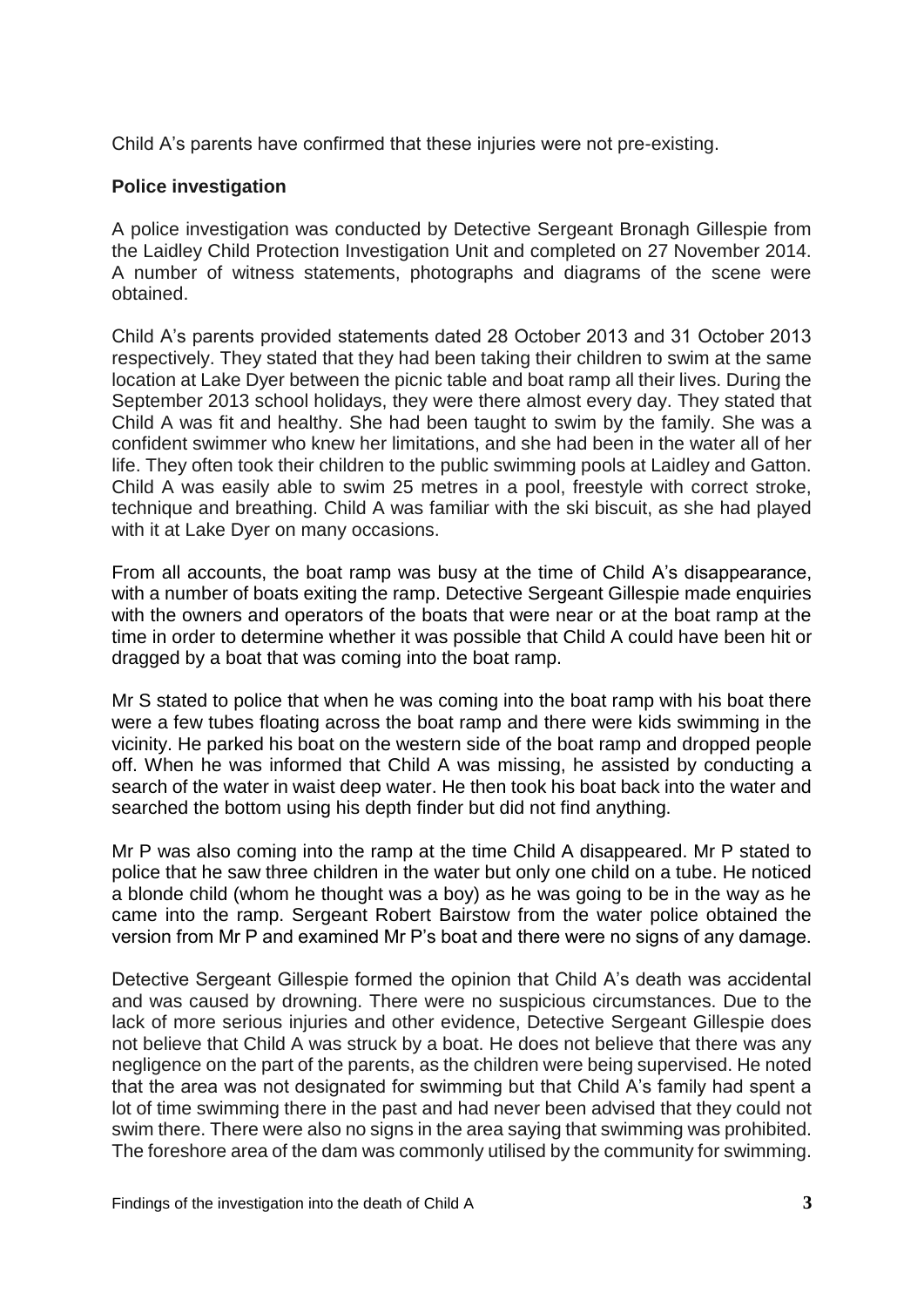Detective Sergeant Gillespie noted that Lake Dyer (Bill Gunn dam) is managed by Seqwater. He recommended that signs be erected at the boat ramp, at the picnic area, and around the foreshore, specifically prohibiting swimming. He noted that Seqwater had plans to designate an area at Lake Dyer for swimming in the future. He was concerned about this because he had obtained photos of the dam from 2009/10, showing that the topography of the dam in that area was undulating. He was of the opinion that it would be very easy to lose your footing and suddenly be in deeper water than anticipated. For a child, this could cause panic and may lead to drowning.

#### **Seqwater's management of Lake Dyer (signage)**

A statement dated 28 October 2014 was obtained from Ms Donna Gregory, the acting General Manager of Operations – Catchment and Raw Water from Seqwater.

Ms Gregory stated that Seqwater manages the dam itself, signage, water quality, and updates. The Seqwater web page displayed information relating to prohibited activities and rules for dam usage. There was also a chart, which indicated that swimming was not permitted at Lake Dyer.

The following warning was located on the Seqwater website:

*"Please remember, there are no lifeguards on duty at swimming areas at Seqwater lakes. While your safety is important to us, it is your responsibility.*

- *Only swim in designated areas*
- *Ensure children are supervised at all times*
- *Do not swim after drinking alcohol*
- *Use common sense"*

Ms Gregory confirmed that at the time of Child A's death, Lake Dyer was restricted to boating (and fishing) only. Ms Gregory advised that after a recent review, which included extensive community consultation, Seqwater had plans to amend the recreational designations at Lake Dyer to include a designated swimming area.

In terms of signage, Ms Gregory explained that Seqwater installs and maintains some of the signs at Lake Dyer (in addition to the Caravan Park operators and the Lockyer Valley Council). The signs at Lake Dyer stated that boating and fishing were permitted activities but they did not specifically say that swimming was prohibited. It would appear from Ms Gregory's statement that Seqwater is of the view that their responsibilities are only to provide 'Orientation' and 'Visitor Information' on their signs. She stated that their signs at Lake Dyer did not say anything about swimming because swimming was not encouraged or a 'designated' recreation activity.

#### **Autopsy results**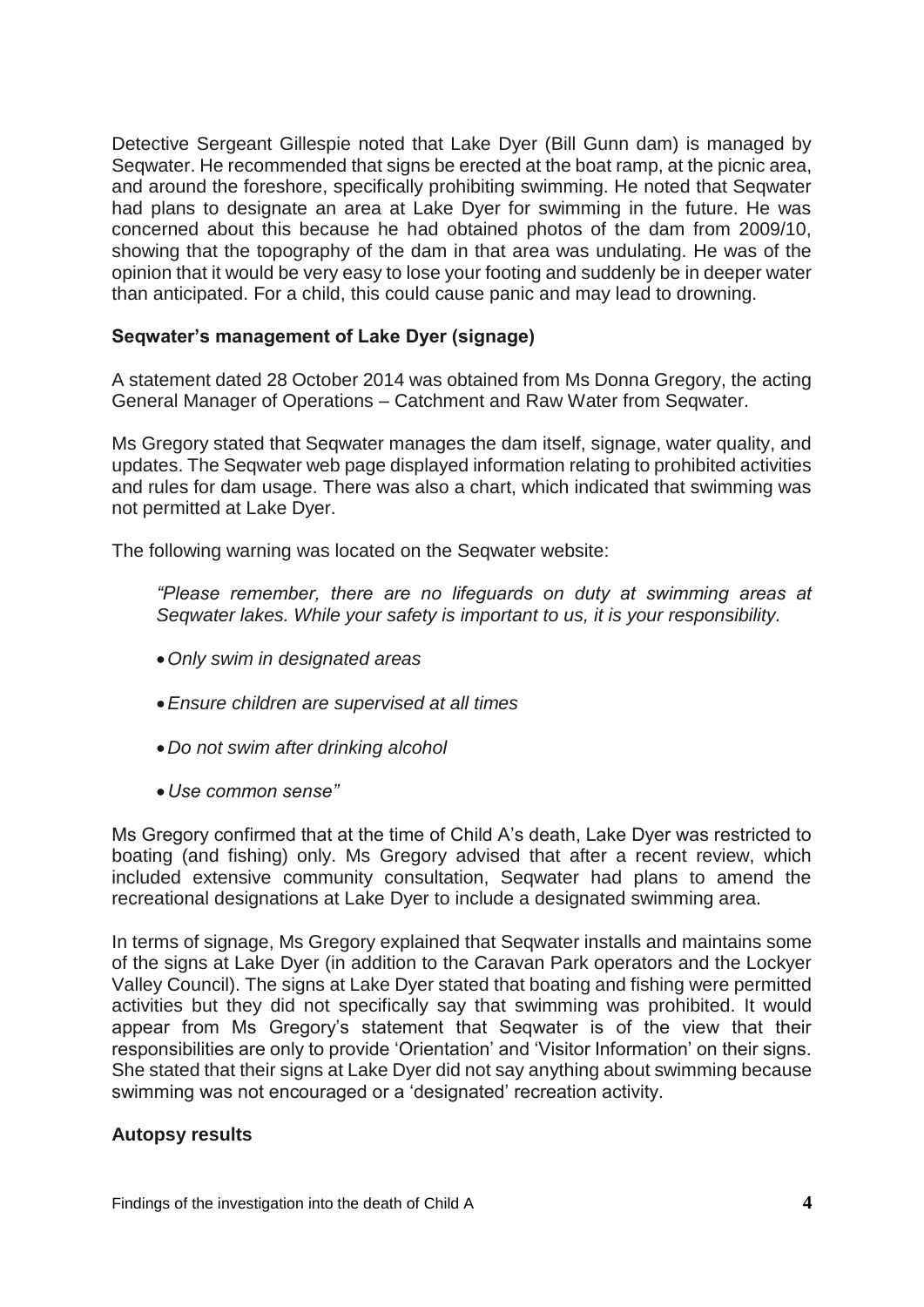An external examination and a full body CT scan were conducted on 29 October 2013 by a forensic pathologist. Toxicology testing was also conducted on a sample of Child A's femoral blood. A toxicology certificate of analysis was produced on 11 December 2013. The Autopsy report was concluded on 2 January 2014.

There was no alcohol or drugs detected in Child A's blood.

There was no debris identified within Child A's central airways.

The forensic pathologist noted abrasions to Child A's face. The tip of her nose had skin missing over an area of approximately 5 x 5mm and also skin missing on the left ala nasi of similar size. There was slight thickening to the upper lip and minor abrasions on the inside of the lip. There were no fractures to the facial bone. There did not appear to be any other injury to the skull.

The forensic pathologist was of the opinion that Child A's face had been struck against an object. He was not of the opinion that this injury would have caused unconsciousness. However, he noted that it would have been a fairly severe blow to the face and would have caused a considerable fright reaction and possibly precipitated a panic attack, resulting in failure to successfully swim out of the lake.

The forensic pathologist was of the opinion that the medical cause of Child A's death was:

- 1.a. Anoxia due to
- 1. b. Fresh water drowning.
- 2. Blow to the face causing minor trauma

#### **Recommendations by Hannah's Foundation**

I received a letter dated 27 January 2014 from Ms Katherine Plint, Coronial Research Officer, of Hannah's Foundation. Hannah's Foundation is a support group registered charity that provides education regarding drowning prevention and awareness. Ms Plint has advised that she was present as a support person when Child A's mother provided her statement to police.

Ms Plint has raised some concerns about this particular incident, many of which appear to be based on misinformation. Ms Plint has suggested further lines of investigation, which have either already been conducted by the police, or I have discounted.

Ms Plint has advised that Hannah's Foundations is concerned at the lack of inquests into drowning incidents and would support an inquest to raise public awareness.

Below is my summary of Ms Plint's recommendations:

That parents are educated that swimming is not a skill that saves lives; that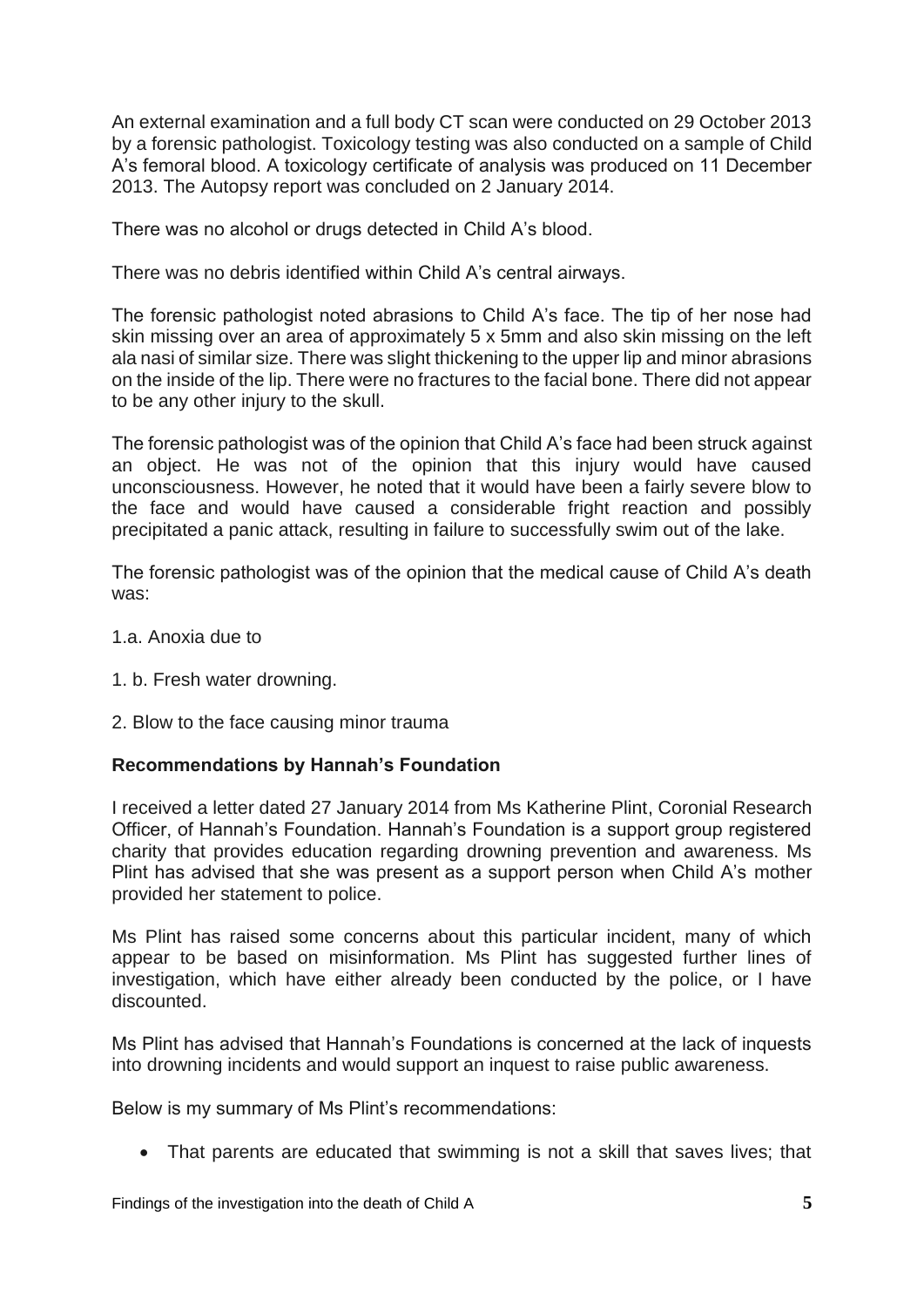more than three children in the water requires closer supervision; and that there are dangers associated with 'shallow water blackouts';

- That the wearing of life jackets is crucial when swimming in inland water ways (particularly in water that has low visibility);
- That dam operators introduce signage encouraging people to wear life jackets when swimming in dams;
- That dam operators or councils supply fully qualified Lifeguards where more than 20 people are known to swim in the area;
- That swimming areas in dams are closed/sectioned off;
- That there are clearer warning signs on ski tubes etc. about the dangers of becoming stuck or inverted, that a life jacket must be worn, and active parental supervision is required;
- That school swimming curriculum in Queensland include education to students over 7 years of age about the dangers of 'shallow water blackouts';
- That police powers be increased to test parents/carers for alcohol/drug intoxication at the time of a child's death due to drowning; and
- That caretakers of dams are trained and have in place emergency procedures (and signs at relevant locations) setting out the action to be taken where there is a missing person or accident at the dam.

# **Conclusion**

I accept the medical evidence that Child A received a blow to the face by an object causing minor trauma. I have considered Detective Sergeant Gillespie's theory that the injuries could have been caused by Child A dragging along the bottom of the dam after submerging.

However, given that the boat ramp was quiet busy at the time in question and boat operators recall seeing children and inflatables in their way as they were coming in, I have determined that the most likely cause of Child A's injuries is that she was struck by a boat. If this did in fact occur, it is unlikely that the boat operator would not have realised.

Given Child A's swimming ability, I have determined that the blow to Child A's face is likely to have been what led to her drowning. Whilst she would not have been knocked unconscious, the fright caused by such a blow is likely to have led to a fright reaction and panic, which has led to her being unable to successfully swim out of the lake.

It is possible that Child A also lost her footing on the bottom of the lake, due to the undulating topography.